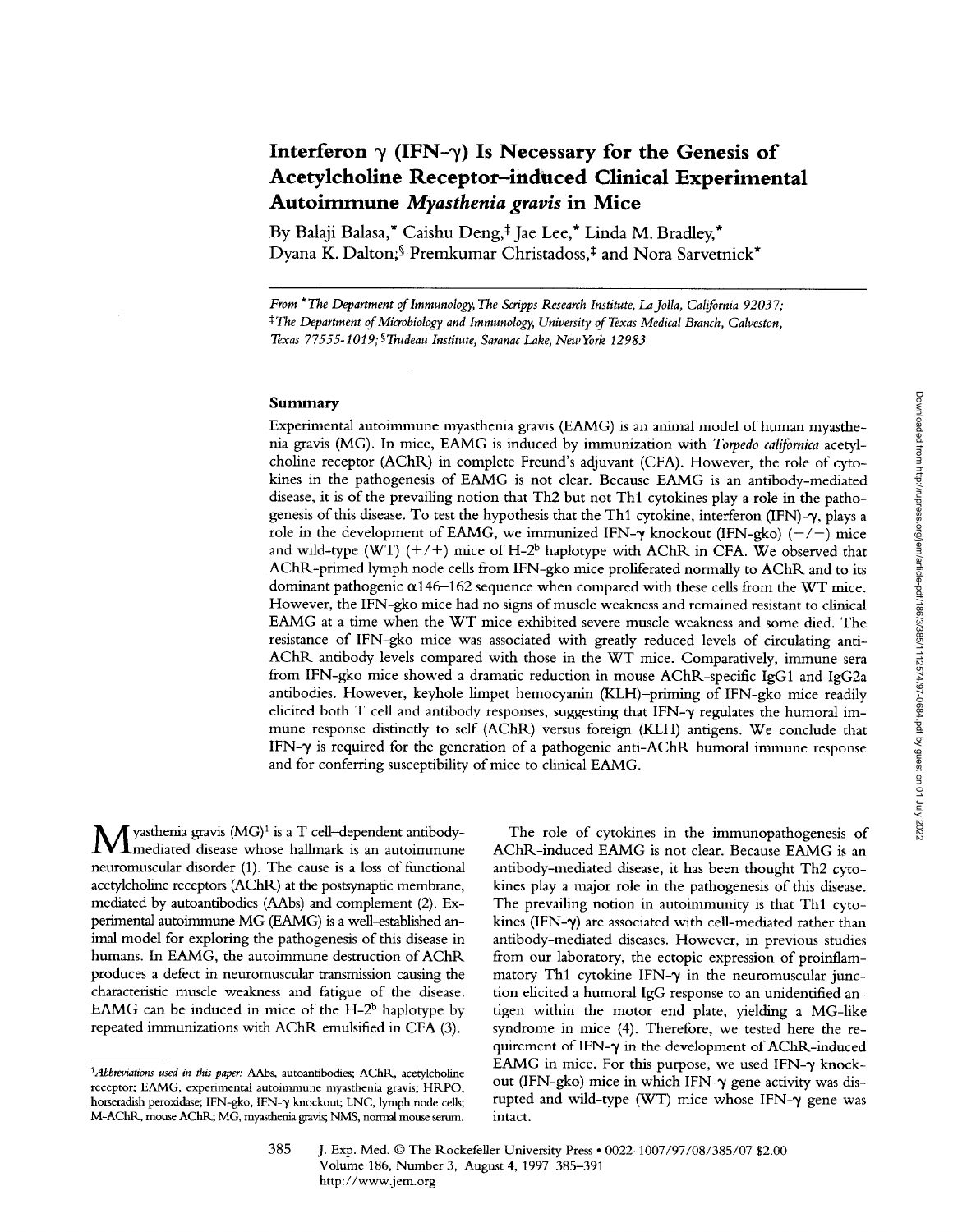#### **Materials and Methods**

*Mice.* IFN-gko mice of the H-2<sup>b</sup> haplotype (5) were provided by Dr. D. Dalton (Trudeau Institute, NY). Heterozygous IFN-gko  $(+/-)$  (129/SvEv  $\times$  C57BL/6)F1 mice were intercrossed in our animal facility to generate homozygous  $(-/-)$  gko  $(129/SvEv \times C57BL/6)$  F2 mice. WT  $(129/SvV \times C57BL/6)$ F2 mice  $(+/+)$  were used as positive control mice and were purchased from The Jackson Laboratory (Bar Harbor, ME). In addition, C57BL/6 mice were used as additional controls (The Jackson Laboratory). Both 129/SvJ and 129/SvEV are derived from the same parental strain. The difference between the two substrains is that the SvEv was crossed once with C3H, then the F1 were backcrossed again 14 times back to Sv parental strain but SvEv substrain is very much (99.99%) similar to Svj (6). Mice were 8- to 10-wk-old when used in the experiments in compliance with institutional guidelines.

*Isolation of Genomic DNA and PCR.* IFN-gko (-/-) mice were screened by PCK of tail DNA. An aliquot of the genomic DNA was amplified in a PCR using primers binding to the *neo* gene (Neo490V, 5'-CGGTTCTTTTTGTCAAGAC-3'; *NB3,* 5'-ATC-CTCGCCGTCGGGC ATGC-3') (391-bp product) and exon 2 and 3 of the IFN gene (A1, 5'-AAGTGGCATAGATGT-GGAAG-3'; *B1,* 5'-GAATGCATCCTTTTTCGCCT-3') (223 bp product). PCR conditions were as follows: one step at 94°C for 1 min, 30 s; then 33 cycles of 94°C for 1 min, 55°C for 1 min, and  $72^{\circ}$ C for 1 min. The final step was at  $72^{\circ}$ C for 5 min.

*Antigens.* AChR. was purified from Triton X-100 extracts of electric organ membranes from *Torpedo californica* by affinity chromatography on a conjugate of  $\alpha$ -bungarotoxin coupled to agarose (7). AChR-ed46-162 peptide LGIWTYDGTKVS1SPES (8) was synthesized at >70% purity. KLH (Cal Biochem, San Diego, CA), OVA (Sigma Chemical Co., St. Louis, MO), purified protein derivative (PPD; Statens Seruminstitute, Copenhagen, Denmark), and Con A (Pharmacia Biotech, Piscataway, NJ) were purchased as designated.

*Lymphocyte Proliferation Assay.* Mice were immunized at the base of the tail with 20  $\mu$ g of AChR or 100  $\mu$ g of KLH in 100  $\mu$ l of CFA emulsion. After 5 d of immunization, the mice were killed, and their draining para aortic and inguinal lymph node cells (LNC) were cultured in 0.2 ml of RPMI-10 at  $4 \times 10^5$ /well in 96-well, flat-bottomed microtiter plates (Becton Dickinson, Franklin Lakes, NJ) with and without AChR (10  $\mu$ g/ml) or  $\alpha$ 146-162 peptide (20 µg/ml). KLH and OVA were used at 50  $\mu$ g/ml and 20  $\mu$ g/ml, respectively. RPMI-10 consisted of RPMI-1640 supplemented with 10% heat-inactivated fetal bovine serum, 20 mM Hepes,  $3 \times 10^{-5}$  M 2-ME,  $2 \times 10^{-3}$  M *t*-glutamine, 100 U/ml penicillin, and 100  $\mu$ g/ml streptomycin. Cultures were incubated for 4 d at  $37^{\circ}$ C in humidified 5% CO<sub>2</sub>-enriched air and were pulsed with 1  $\mu$ Ci [<sup>3</sup>H]TdR/well during the last 18 h of incubation.  $[{}^{3}H]TdR$  uptake was measured in a Beckman  $\beta$  scintillation counter. The results were expressed as a stimulation index, i.e., (mean cpm with antigen) / (mean cpm without antigen).

*Cytokine ELISA.* Single cell suspensions of draining LNC of AChR-primed mice were cultured at 10<sup>6</sup>/ml in RPMI-10 and 2.5 µg/ml AChR in 24-well, flat-bottomed plates (Corning Glass Works, Coming, NY) at 37°C in 5% CO2 and 95% humidity. The supematants were collected after 48 h of in vitro boosting. An ELISA kit was used for detection of IFN-y (PharMingen, San Diego, CA). Concentrations of IFN- $\gamma$  were determined using a standard curve based on known quantities of mouse recombinant IFN- $\gamma$  (Genzyme, Cambridge, MA).

*Induction and Assessment of EAMG.* Groups of mice (n = 13 to 15) were immunized subcutaneously in both hind footpads and at two shoulder regions with 20  $\mu$ g of *Torpedo californica* AChR in CFA (Mycobacterium tuberculosis, H37Ra) (Difco Laboratories, Detroit, MI). Each site received  $\sim$ 5 µg of AChR in 50 µl of emulsion. Mice were boosted on days 30 and 75 with 20  $\mu$ g of AChR in CFA at selected sites in the shoulders and also in thigh regions (four sites). In a blind study, these mice were assessed daily for the characteristic symptom of EAMG: muscle weakness graded from 0 to 3 as described earlier (3). Muscle weakness attributable to MG was further confirmed by administering intraperitoneally the anticholinesterase, neostigmine bromide, combined with atrophine sulfate, and assessing for temporary improvement in muscle strength (4).

*Radioimmunoassay for Anti-mouse-A ChR (M-A ChR) Abs.* Serum anti-M-AChR Ab levels were determined by using an established protocol (7). M-AChR ( $1 \times 10^{-9}$ ) was incubated at 4°C in Triton buffer with  $[125]$ [ $\alpha$ -bungarotoxin (2 × 10<sup>-9</sup> M) for 4 h. To 1 ml of labeled M-AChR, 1 µl sera from experimental mice was added. Normal mouse serum (NMS) was used as a control. After overnight reaction at  $4^{\circ}$ C, rabbit anti-mouse Ig (100 µl) was added. After 4-h incubation at room temperature, the tubes were centrifuged, and the pellet was washed with 1 ml Triton buffer, centrifuged again, and counted in a  $\gamma$  counter. The difference in AChR counts precipitated in the experimental versus the control samples was used to calculate the Ab response in nanomoles of toxin binding sites per liter of serum.

*ELISA for IgG Isotype Determination.* Anti-M-AChR responses were measured as described earlier (9). The 96-well flat-bottomed polysterene plates (Coming Glass Works, Coming, NY) coated with M-AChR  $(0.5 \mu g/ml)$  in 0.1 M carbonate-bicarbonate buffer (pH 9.6) were incubated overnight at 4°C. The wells were blocked with 2% BSA in PBS at room temperature for 30 min. Serum samples (diluted 1:4,000 for IgG1, and IgG2b; 1:200 for IgG2a) were added and incubated at 37°C for 90 min. After four washes, horseradish peroxidase (HRPO)-conjugated goat antimouse IgG isotypes (1:2,000) (CALTAG Labs., San Francisco, CA) were added and incubated at  $37^{\circ}$ C for 90 min. After washing the plates, 0.3 mg/ml 2.2'-Azino-di 3-athyl benzthiazolinsulfonat (Boehringer Mannheim GmbH, Mannheim, Germany) substrate solution was added and allowed to develop color at room temperature in the dark. Serially diluted anti-AChR and NMS were used as positive and negative controls, respectively. Plates were read at OD<sub>410</sub> nm and results were expressed as OD values.

*Measurement of the Ab Response to KLH.* Mice  $(n = 6)$  were primed with 100  $\mu$ g KLH in CFA on day 0 and boosted on days 30 and 75 as in the AChR immunization protocol. In brief, we coated the 96-well flat-bottomed plates (Coming Glass Works, Corning, NY) with 5  $\mu$ g/ml KLH in PBS overnight at 4°C. Later, the wells were blocked for 2 h at 37°C with PBS containing 1% BSA, 10% heat-inactivated fetal bovine serum, and 0.05% Tween-20. Immune sera (diluted 1:800,000 for IgG1; 1:6,400 for IgG2a) were added and incubated for 2 h at room temperature. For IgG isotype measurement, HRPO-labeled Ab to murine IgG isotypes was used at 1:2,000 dilution in plates incubated for 2 h at room temperature. After three washes, color was developed with the substrate, 0-phenylene-diamine dihydrochloride (Sigma Chemical Co.), and OD read at 492 nm. Serially diluted anti-KLH sera and NMS were used as positive and negative controls, respectively. The results were expressed as OD values.

### **Results**

The IFN- $\gamma$  Gene Disruption Prevents the AChR-induced *Clinical EAMG*. To test the hypothesis that IFN- $\gamma$  plays a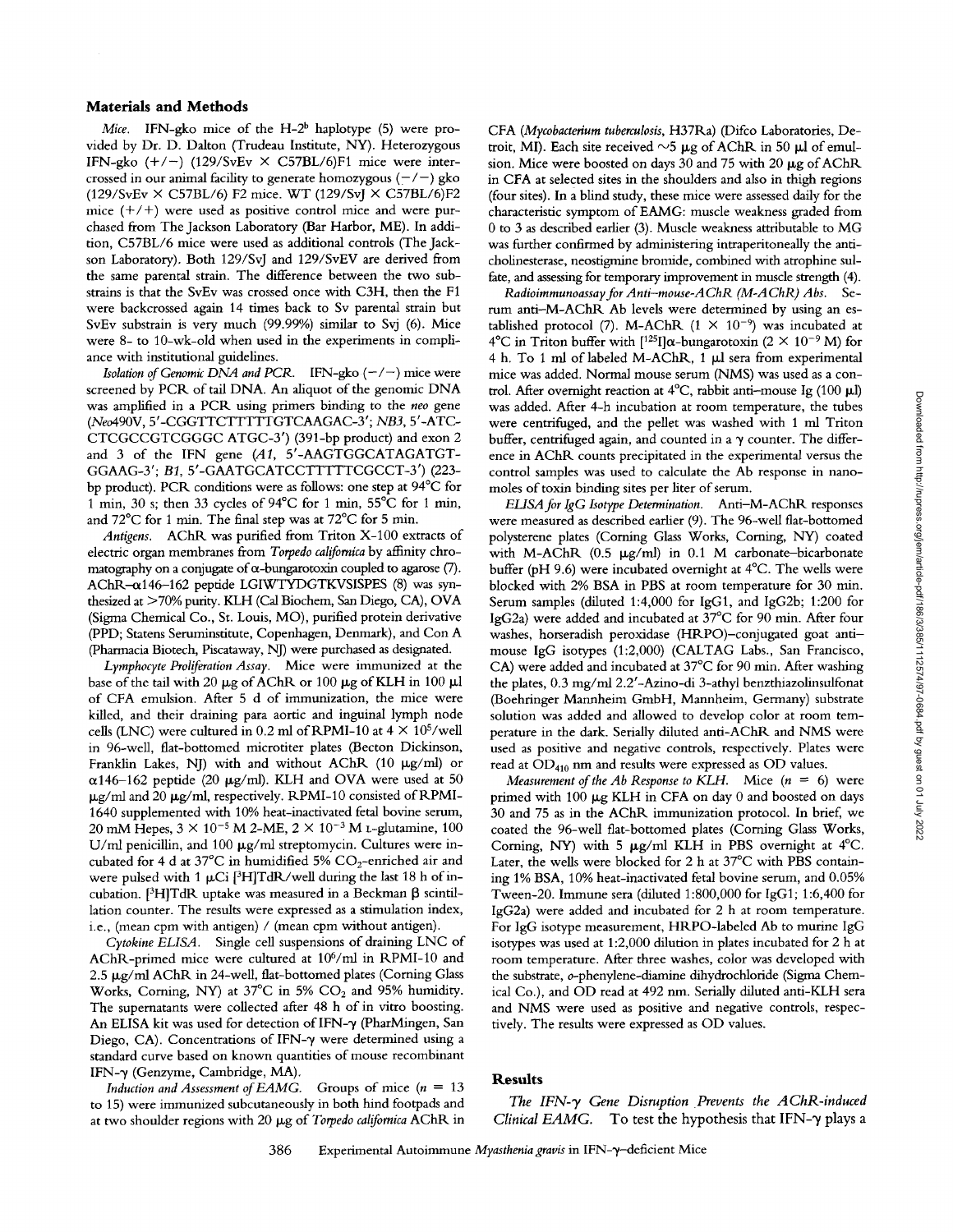| In vivo           | No. of mice<br>per group | Muscle weakness (grade) |              |  |  | No. of mice                   |                   |
|-------------------|--------------------------|-------------------------|--------------|--|--|-------------------------------|-------------------|
|                   |                          | 0                       |              |  |  | died due to<br>severe disease | Disease incidence |
| IFN-gko $(-/-)$   | 14                       | 14                      |              |  |  |                               | $0/15$ (0%)       |
| Wild type $(+/+)$ | 13                       |                         |              |  |  |                               | 12/13 (92.3%)     |
| $C57BL/6 (+/+)$   | 15                       |                         | <sub>b</sub> |  |  |                               | 13/15 (86.7%)     |

Table 1. *Ablation of Endogenous IFN-y Prevents the Development of AChR-induced EAMG in Mice* 

Clinical manisfestation of EAMG was graded as follows: grade 0 indicated no muscle weakness even after exercise consisting of 20-30 consecutive paw grips on cage top steel grids. Grade 1 was defined as normal at rest, but weak with chin on the floor and inability to raise head after exercise. Grade 2 was defined as grade 1 weakness at rest. Grade 3 was moribund, dehydrated, or paralyzed. Clinical EAMG was further confirmed by assessing for temporary improvement after administering a combination neostigmine bromide and atrophine sulfate (4).

role in the development of AChR-induced EAMG of susceptible H-2<sup>b</sup> mice, we immunized C57BL/6 (+/+) ( $n =$ 15), WT  $(+/+)$  ( $n = 13$ ), and IFN-gko  $(-/-)$  ( $n = 14$ ) mice with 20  $\mu$ g of AChR in CFA on day 0 and again on days 30 (first boost) and 75 (second boost). After the first boost, the mice were monitored daily for clinical symptoms (muscle weakness) of EAMG. The final results appear in Table 1. At 39 d after the first immunization, 7 of 15 C57BL/6  $(+/+)$  mice and 8 of 13 WT  $(+/+)$  mice developed muscle weakness, but none of the 14 IFN-gko  $(-/-)$  mice exhibited such weakness. At 42 d after first immunization, one C57BL/6  $(+/+)$  mouse died from severe clinical EAMG; then 11 and 14 d later, two more died. Although none of the WT  $(+/+)$  mice died as a result of severe disease, two were killed for humanitarian reasons because of their severe muscle weakness 11 d after the second boost. However, the IFN-gko  $(-/-)$  mice remained resistant to clinical EAMG (P values: IFN-gko versus WT =  $< 0.001$ ; P value: IFN-gko versus C57BL/6 =  $<$ 0.001). These results indicate that IFN- $\gamma$  influences the genesis of EAMG.

The IFN-y Gene Disruption Does Not Impair the Prolifera*tion of Lymphocytes in Response to AChR and Its Dominant Epitope*  $\alpha$ *146-162.* CD4<sup>+</sup> T cells reactive to AChR and its dominant  $\alpha$ 146-162 peptide are pivotal in the ability of B cells to generate pathogenic anti-AChR Abs (3, 10-12). To address whether the resistance of IFN-gko  $(-/-)$  mice results from their inability to evoke T cell responses to AChR and its  $\alpha$ 146-162 peptide, we immunized WT (+/+) and IFN-gko  $(-/-)$  mice with 20  $\mu$ g of AChR in CFA. 5 d later, proliferation of their draining LNC was assayed. As illustrated in Fig. 1 A, the AChR-primed LNC from C57BL/6 and WT  $(+/+)$  mice proliferated strongly in response to AChR, as expected. LNC from IFN-gko  $(-/-)$  mice also proliferated significantly against the AChR. Significant proliferative responses (SI = 25.5  $\pm$  1.8) to  $\alpha$ 146-162 peptide of AChR were also observed with AChR-primed LNC from IFN-gko mice (data not shown). A similar magnitude of proliferative responses were observed with LNC from IFN-gko and control group mice after 14 d of AChR priming (data not shown). Interestingly, when



Figure 1. (A) Effect of IFN- $\gamma$  gene disruption on in vitro lymphocyte proliferation in response to AChR (10  $\mu$ g/ml) and control antigen (OVA; 20  $\mu$ g/ml) on day 5 after immunization with 20  $\mu$ g AChR in CFA. Results were expressed as a stimulation index. Background cpm in the absence of antigen for C57BL/6, WT, and IFN-gko mice are as follows: 1,019, 1,039, 3,443. (B). Effect of IFN- $\gamma$  gene disruption on in vitro lymphocyte proliferation in response to KLH (50  $\mu$ g/ml) and control antigen (OVA; 20  $\mu$ g/ml) on day 5 after immunization with 100  $\mu$ g KLH in CFA. Background cpm in the absence of antigen for C57BL/6, WT, and IFN-gko mice are as follows: 15,184, 14,223, 17,095.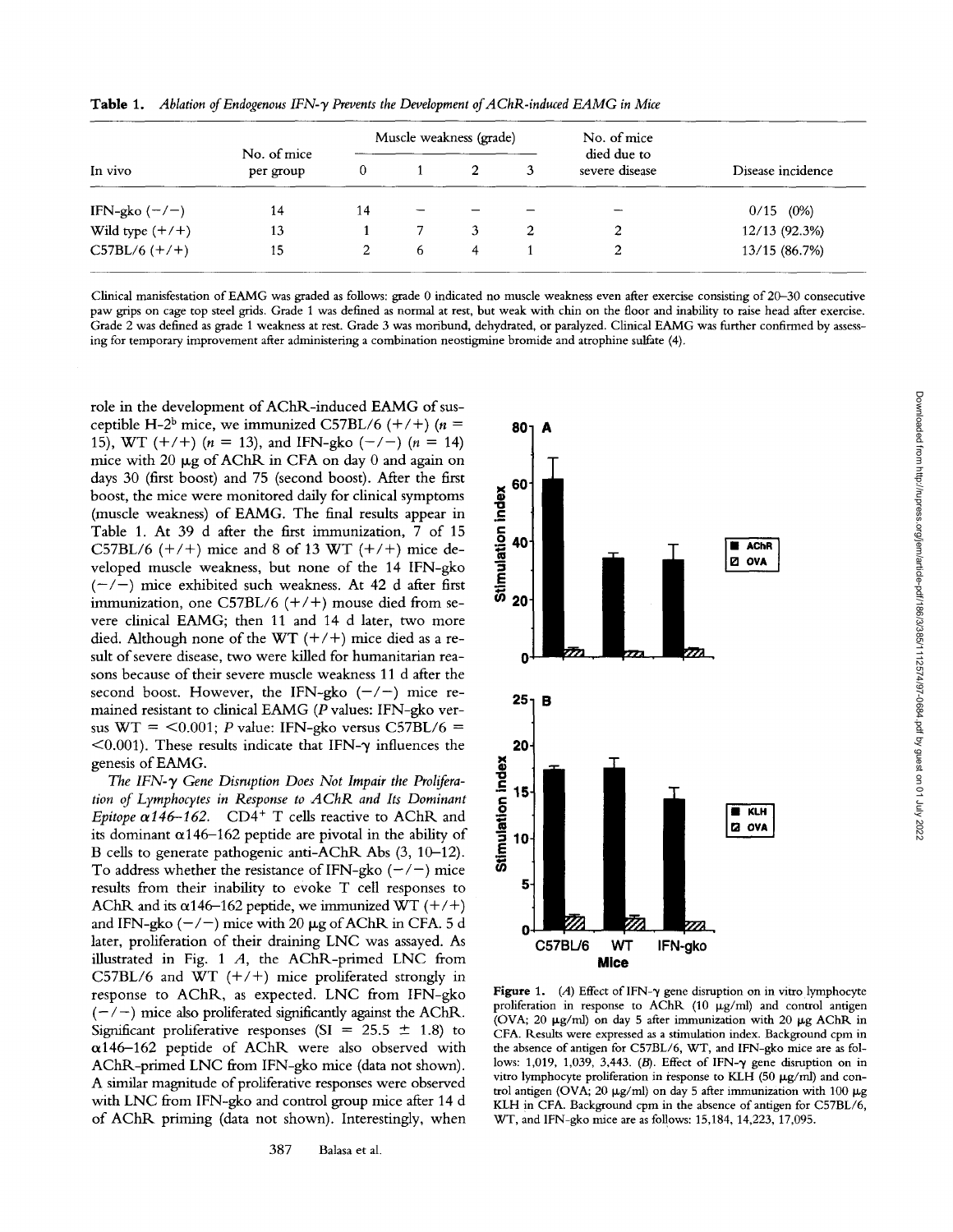

Figure 2. RIA of serum anti-AChR Ab to mouse muscle AChR. Serum samples were collected on day 89 after immunization. The difference in anti-AChR antibody levels between WT and IFN-gko mice ( $P =$ 0.002) and between C57BL/6 and IFN-gko mice ( $P = 0.003$ ) was statistically significant. The difference in anti-AChR antibody levels between WT and C57BL/6 mice ( $P = 0.222$ ) is not statistically significant.  $-\star$ , the mean value.

the mice were immunized with KLH, the intensity of the proliferative response of draining LNC from IFN-gko  $(-/-)$ and WT  $(+/+)$  mice appear similar (Fig. 1 B). Further examination of IFN- $\gamma$  levels in the culture supernatants collected 48 h after an in vitro boost with AChR revealed the presence of IFN- $\gamma$  in cultured LNC of the C57BL/6 and WT  $(+/+)$  mice but not of the IFN-gko  $(-/-)$  mice (data not shown).

The IFN- $\gamma$  Gene Disruption Dramatically Affects Serum *Anti--AChR Ab Response.* The primary pathology of EAMG, the end plate AChR loss, stems from the deleterious effect of pathogenic AAbs to the AChR (2). Therefore, to learn whether a reduced anti-AChR Ab response underlies the resistance of IFN-gko  $(-/-)$  mice to EAMG, we used RIA to compare their levels of serum anti-M-AChR Ab to those in C57BL/6  $(+/+)$ , and WT  $(+/+)$  mice on day 89 after immunization with AChR in CFA. The results appear in Fig. 2. The results indicate that the resistance of the mutants  $(-/-)$  to EAMG correlated with their dramatic decrease in the level of AAbs to ACbR compared with significantly higher levels in the C57BL/6  $(+/+)$  and WT  $(+/+)$ mice. The individual AChR-immunized C57BL/6  $(+/+)$ and  $WT (+/+)$  mice responded heterogeneously. A wide heterogeneity in anti-AChR response has earlier been documented in inbred C57BL/6 mice (13). However, we did not find a correlation between the anti-AChR antibody response magnitude of individual mice (C57BL/6 and WT) and severity of EAMG. Our findings further support the



Figure 3. The effect of IFN-y gene disruption on anti-AChR Ab isotypes  $(A)$  IgG1,  $(B)$  IgG2a and anti-KLH Ab isotypes,  $(C)$  IgG1,  $(D)$ IgG2a. Serum samples were collected on day 89 after the first immunization with AChR or KLH. The differences in IgG1 and IgG2a responses between ACbR-immunized WT and IFN-gko mice were statistically significant; for IgG1 response,  $P = 0.000$ ; for IgG2a response,  $P = 0.000$ . \*, the mean value.

earlier findings that no correlation exists between the magnitude of the anti-AChR antibody response and severity of EAMG (8, 13-15).

The IFN- $\gamma$  Gene Disruption Dramatically Affects Serum *Anti-AChR Isotype Response.* Because IFN-y has been associated with the IgG2a response (16), we examined AChR-immunized mice for levels of IgG2a and IgG1 with an IgG isotype-specific ELISA. Comparison of immune sera from IFN-gko  $(-/-)$  mice and WT  $(+/+)$  mice revealed dramatic reductions in both IgG1 and IgG2a Ab levels in the IFN-gko  $(-/-)$  mice (Fig. 3,  $A-B$ ). Similarly, the IgG2b and IgG3 Ab levels of the latters were significantly reduced (data not shown). Therefore, AChR priming of IFN-gko  $(-/-)$  mice apparently failed to elicit significant amounts of Ab in any IgG subclass.

Finally, to assess whether the observed IgG subclass distribution was unique to *AChR* stimulation, we used KLH as the immunogen. Sera from mice immunized with KLH on the same schedule used for AChR priming were subsequently analyzed for IgG isotypes. As the results in Fig. *3, C-D,* show, immune sera from IFN-y-containing WT  $(+/+)$  mice, when compared with such sera from IFNgko  $(-/-)$  mice, had decreased levels of IgG2a and increased levels of IgG1, confirming the association between IFN- $\gamma$  and the IgG2a response (17).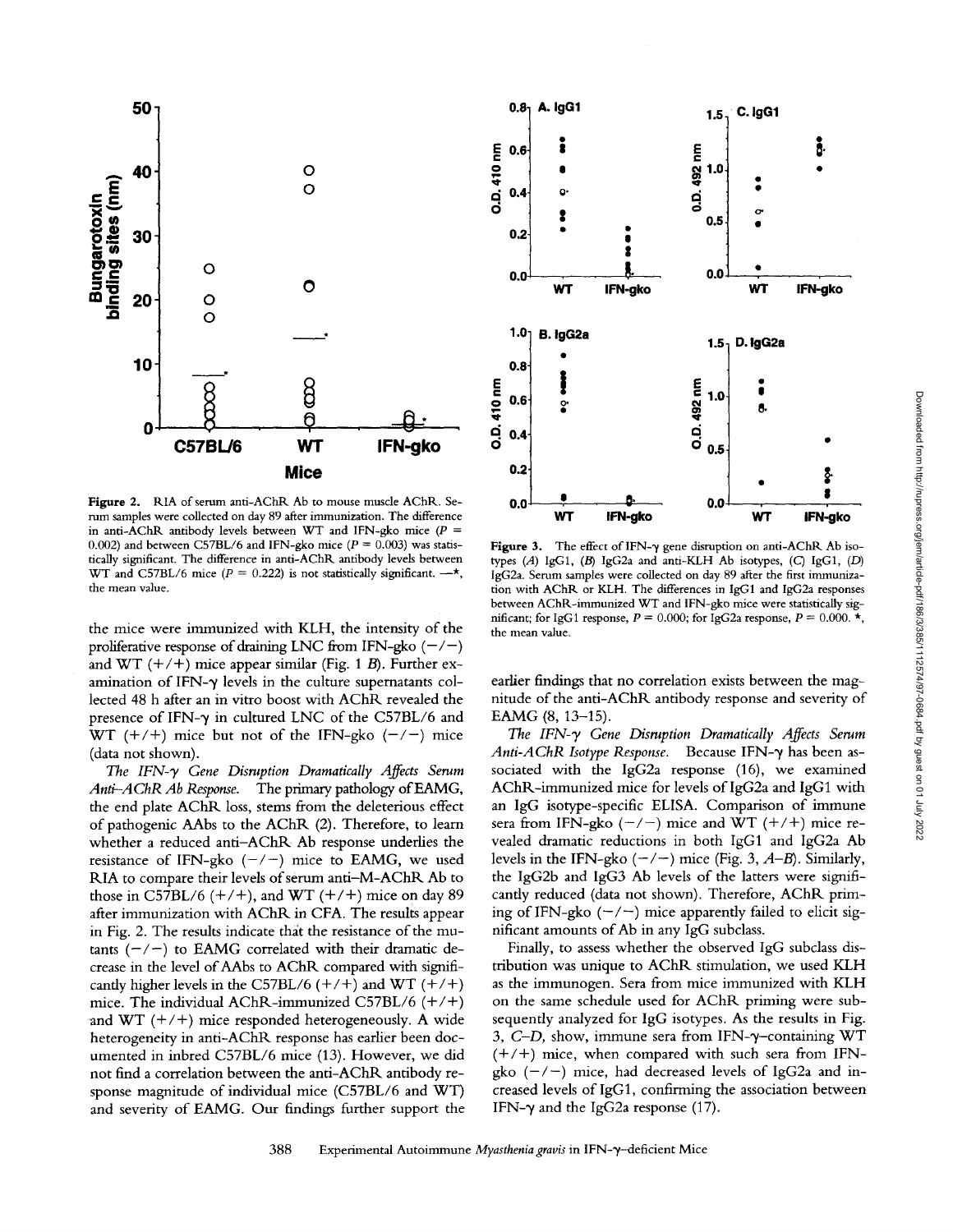Our report documents that IFN- $\gamma$  is essential for the development of EAMG in mice. Herein, we demonstrate that the lack of endogenous IFN- $\gamma$  dramatically affected the humoral autoimmune response to AChR and prevented clinical disease in  $H-2^b$  mice. However, T cell responses to AChR were found relatively normal. Unexpectedly, our findings also demonstrate a dichotomy of the requirement for IFN- $\gamma$  in the induction of humoral immune response to self (AChP,) and foreign (KLH) antigens.

The EAMG-resistant IFN-gko mice failed to mount significant M-AChR-specific Ab responses (Fig. 2). The importance of this lapse may be that their AChR-specific Ab levels were too low (a) to provoke antigenic modulation at the motor end plate  $(18, 19)$ ;  $(b)$  to competitively block AChR function (20); and/or (c) to destroy postsynaptic membranes through complement fixation (21, 22), thereby preventing immune destruction.

The IFN-gko  $(-/-)$  and the control WT  $(+/+)$  mice used in our study were derived from intercrossing of (129/ SvEv  $\times$  C57BL/6)F1 mice and (129/SvJ  $\times$  C57BL/6)F1 mice, respectively. Therefore, the genetic origin (129/Sv substrain) of the embryonic stem cells used provides a source of genetic heterogeneity in mice, although the SvEv and SvJ substrains are very (99.99%) much similar (see Materials and Methods). However, this genetic heterogeneity may have little influence, if any, on the dramatic effect that we were measuring. This interpretation stems from three pieces of observations: (a) the complete resistance (100%) of IFN-gko mice to chnical EMAG and a higher incidence  $(92.3\%)$  of disease in WT mice (Table 1); (b) a dramatic reduction in anti-M-AChR response in all of the IFN-gko mice (Fig. 2); and (c) a similar heterogeneous humoral immune response among individual WT  $(+/+)$  and C57BL/6 mice (Fig. 2). Thus, the simplest and most direct interpretation of our findings is that the phenotype (resistance to EAMG) reflects an effect of IFN- $\gamma$ . Therefore, the resistance of IFN-gko mice to EAMG is attributed to the absence of IFN- $\gamma$ .

The dichotomy observed in the humoral immune response to AChR versus KLH-immunized IFN-gko  $(-/-)$ mice is unexpected. Because a significant AChR-specific T cell proliferative response is observed in WT  $(+/+)$  and IFN-gko  $(-/-)$  mice, the loss of M-AChR-specific Ab responses in IFN-gko  $(-/-)$  mice probably results from defective T cetl-B cell cognate interactions. What role could IFN- $\gamma$  play in that process? It is known that T cells responding to self-antigen(s) are generally of low affinity compared with those responding to foreign antigens (23, 24). Additionally, the expression of AChR in the thymus (25) may enhance negative selection of higher affinity autoreactive T cells, resulting in a particularly low affinity AChR T cell repertoire. During cognate T cell-B cell interactions, these  $AChR$ -specific low affinity  $T$  cells may require a higher level of costimulation to achieve the threshold for contact-dependent signals to cause stimulation and differentiation of B cells and subsequent Ab production.

Therefore, we speculate that mounting an effective humoral immune response to this (AChR) self-antigen is IFN- $\gamma$  dependent, because the cytokine regulates the expression of costimulatory molecules (26, 27). On the other hand, the KLH-specific high affinity T cells do not require IFN-3~-dependent costimulation by B cells to effectively participate in humoral response, The hypothetical model is shown in Fig. 4. The data reported in our manuscript are suggestive of differential requirements for IFN- $\gamma$  in the induction of humoral immune response to self (AChR) and foreign (KLH) antigens; however, the study of other selfantigens would substantiate this notion. The findings of humoral immune responses observed in KLH-immunized IFN-gko  $(-/-)$  mice are further supported by previous findings in which IFN-gko  $(-/-)$  mice produce antibodies to a wide variety of pathogens; influenza (17), *Leishmania major* (28), and Herpes simplex virus (29).

In support of our hypothesis, it has long been known that cognate T cell-B cell interactions involve several reciprocal receptor-counterreceptor interactions. One of such interactions is CD28-CTLA-4/B7 signaling. A role for CD28/B7 signaling in humoral immune response has been documented; human CTLA-4Ig therapy (30) and anti-B7-2 mAb treatment (31) of mice profoundly blocked antibody responses to a nominal antigen priming. This notion is further supported by the report that transgenic expression of soluble murine CTLA4-H  $\gamma$  1 in mice profoundly blocked antibody response to a protein antigen without affecting the T cell responses (32). It is likely that IFN- $\gamma$  by virtue of its abihty to upregulate the basal levels of B7-2 on B cells (33-35) may influence the CD28/B7 costimulation during cognate T cell-B cell interactions, which in turn affect the humoral immune response for a self-antigen (M-AChR).

The fact that anti-self-humoral responses require additional cytokine inducible signals seems evolutionarily appropriate. In the case of the AChR, even extremely low levels of autoantibodies are highly detrimental to the functioning of the neuromuscular junction. Our findings suggest that under nonstimulatory circumstances the process of cognate help by low affinity anti-AChR T cells is not favored.

Our results demonstrate that the lack of IFN- $\gamma$  converts an otherwise EAMG-susceptible mouse strain to a diseaseresistant one; that is, in  $H-2^b$  mice, IFN- $\gamma$  confers suscepti-



Figure 4. Hypothetical model: how IFN- $\gamma$  influences the humoral immune response to self (AChR) and foreign (AChR) antigens in vivo.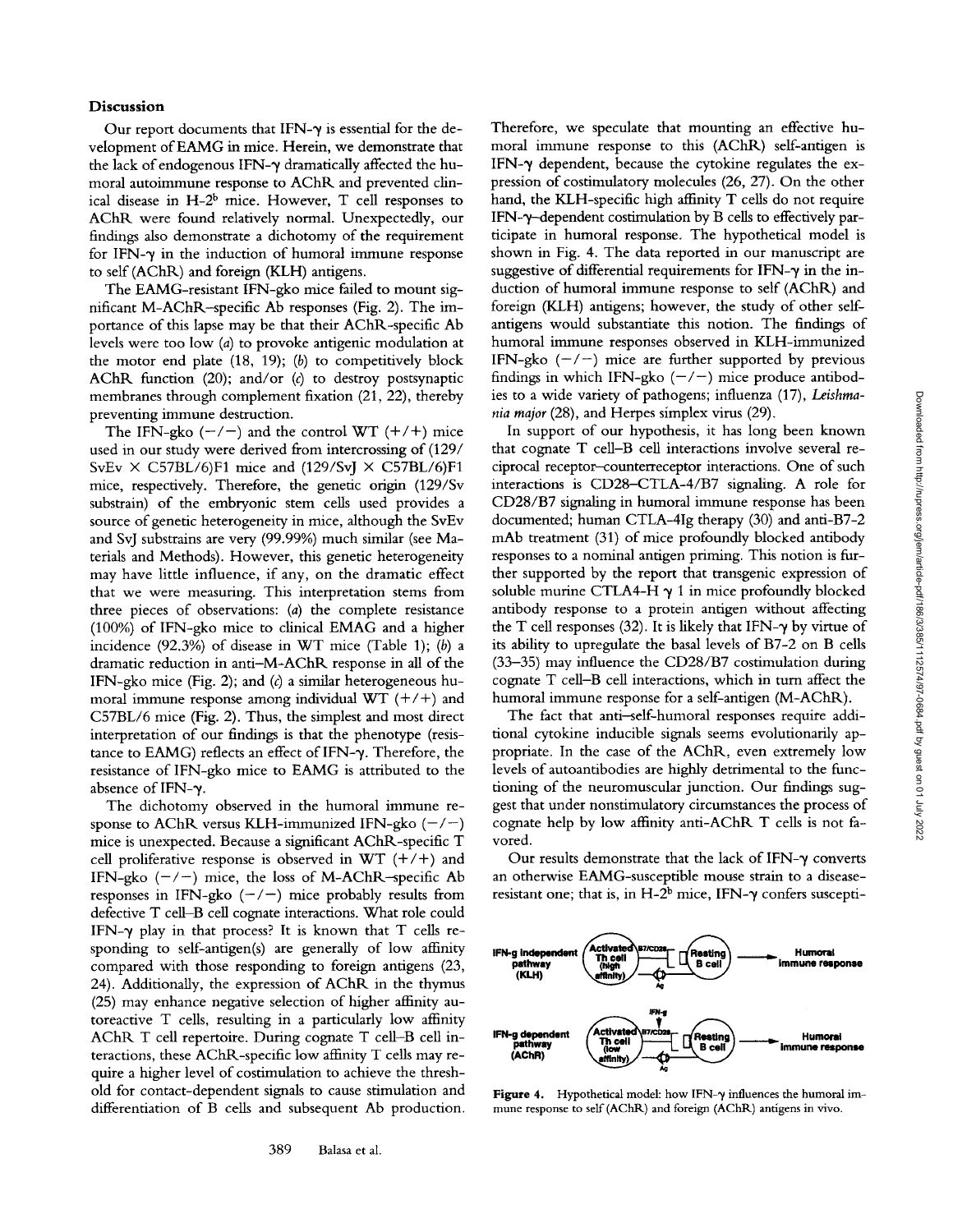bility to EAMG (Table 1). The freedom from EAMG in IFN-gko mice was somewhat surprising for two reasons: first, EAMG is an Ab-mediated disease (36-38), and second, the proinflammatory Th1 cytokine IFN- $\gamma$  is strongly associated with cell-mediated autoimmune diseases (39- 41). However, elsewhere it was shown that IFN- $\gamma$  is not required for the cell-mediated autoimmune diseases, autoimmune encephalomyehtis and diabetes (42, 43), or confers resistance to them (44). Thus, it appears that IFN- $\gamma$ plays a more essential role in antibody-mediated than in cell-mediated autoimmune diseases. We have shown in this study that the endogenous ab-

sence of IFN- $\gamma$  in the periphery prevented the development of EAMG in mice to AChR challenge. Work from our laboratory has shown earlier that the localized expression of IFN- $\gamma$  transgene in the neuromuscular junction elicited a humoral autoimmune response to an unidentified 87-kD antigen and provoked a MG-like syndrome in mice of the H- $2<sup>d</sup>$  haplotype (4). These findings, as demonstrated by diverse approaches in mice of disparate haplotypes, implicate IFN- $\gamma$  as a pivotal player in the pathogenesis of humoral autoimmunity in the neuromuscular junction.

In conclusion, the results of this study reveal a differential requirement for IFN- $\gamma$  (a) in humoral immune response to self (AChR) versus foreign (KLH) antigens, and (b) the cytokine plays an important immunomodulatory role in the pathogenesis of EAMG. Therefore, IFN- $\gamma$  antagonists may prove beneficial in the treatment of Abmediated autoimmune diseases such as MG.

We thank P. Minnick for editorial corrections on this manuscript,

B. Balasa (DVM., Ph.D) has been supported successively by postdoctoral fellowships from the Myasthenia Gravis Foundation of America, Inc., and the Juvenile Diabetes Foundation International. C. Deng is a Myasthenia Gravis Foundation Osserman postdoctoral fellow. This work was supported by the Diabetes Interdisciplinary Research Program grant from Juvenile Diabetes Foundation International (N. Sarvetnick), and the Muscular Dystrophy Association (P. Christadoss). This is manuscript No. 10815-IMM.

Address correspondence to Dr. Nora Sarvetnick, Ph.D., Department of Immunology, The Scripss Research Institute, 10555 North Torrey Pines Road, La Jolla, CA 92037. Phone: 619-784-9066; FAX: 619-784- 9383; E-mail: noras@scripps.edu

Received for publication 23 April 1997 and in revised form 4 June 1997.

## **References**

- 1. Christadoss, P. 1989. Immunogenetics of experimental autoimmune myasthenia gravis. *Crit. Rev. lmmunol.* 9:247-278.
- 2. Lindstrom, J., D. Shelton, and Y. Fujii. 1988. Myasthenia gravis. *Adv. Immunol.* 42:233-284.
- 3. Kaul, R., M. Shenoy, E. Goluszko, and P. Christadoss. 1994. Major histocompatibility complex class II gene disruption prevents experimental autoimmune myasthenia gravis. *J. Immunol.* 152:3152-3157.
- 4. Gu, D., L. Wogensen, N.A. Calcutt, C. Xia, S. Zhu, J.P. Merlie, H.S. Fox, J. Lindstrom, H.C. Powell, and N. Sarvetnick. 1995. Myasthenia gravis-like syndrome induced by expression of interferon- $\gamma$  in the neuromuscular junction. J. *Exp. Med.* 181:547-557.
- 5. Dalton, D.K., S. Pitts-Meek, S. Keshav, I.S. Figari, A. Bradley, and T.A. Stewart. 1993. Multiple defects of immune cell function in mice with disrupted interferon- $\gamma$  genes. *J. Immunol.* 259:1739-1742.
- 6. Simpson, E.M., *C.C.* Linder, E.E. Sargent, M.T. Davisson, L.E. Mobraaten, and J.J. Sharp. 1997. Genetic variation among 129 substrains and its importance for targeted mutagenesis in mice. *Nature Genet.* 16:19-27.
- 7. Lindstrom, J.M., B.L. Einerson, and S. Tzartos. 1981. Production and assay of antibodies to acetylcholine receptors. *Meth. Enzymol.* 74:432-460.
- 8. Yokoi, T., B. Mulac-Jericevic, J.-I. Kurisaki, and M.Z. Atassi. 1987. T lymphocyte recognition of acetylcholine re-

ceptor: localization of the full T cell recognition profile on the extracellular part of the  $\alpha$  chain of *Torpedo californica* acetylchohne receptor. *Eur.J. Immunol.* 17:1697-1702.

- 9. Deng, C., E. Goluszko, S. Baron, B. Wu, and P. Christadoss. 1996. Interferon  $\alpha$  therapy after the onset of clinical experimental myasthenia gravis induces remission. *J. Immunol.* 157: 5675-5682.
- 10. Christadoss, P., and M.J. Dauphinee. 1986. Immunotherapy for myasthenia gravis: A murine model. *J. Immunol.* 136: 2436-2440.
- 11. Shenoy, M., M. Oshima, M.Z. Atassi, and P. Christadoss. 1993. Suppression of experimental autoimmune myasthenia gravis by epitope-specific neonatal tolerance to synthetic region a146-162 of acetylcholine receptor. *Clin. Exp. Immunol.* 66:230-238.
- 12. Shenoy, M., E. Goluszko, and P. Christadoss. 1994. The pathogenic role of Acetylcholine receptor alpha chain epitope within  $\alpha$ 146-162 in the development of experimental autoimmune myasthenia gravis in C57BL6 mice. *Clin. Immunol. Immunopathol.* 73:338-343.
- 13. Berman, P.W., and J. Patrick. 1980. Experimental myasthenia gravis: A murine system.J. *Exp. Med.* 151:204-223.
- 14. Drachman, D.B., R..N. Adams, L.F. Josifek, and S.G. Self. 1982. Functional activities of autoantibodies to acetylcholine receptors and the clinical severity of myasthenia gravis. N. *Engl.J. Med.* 307:769-775.